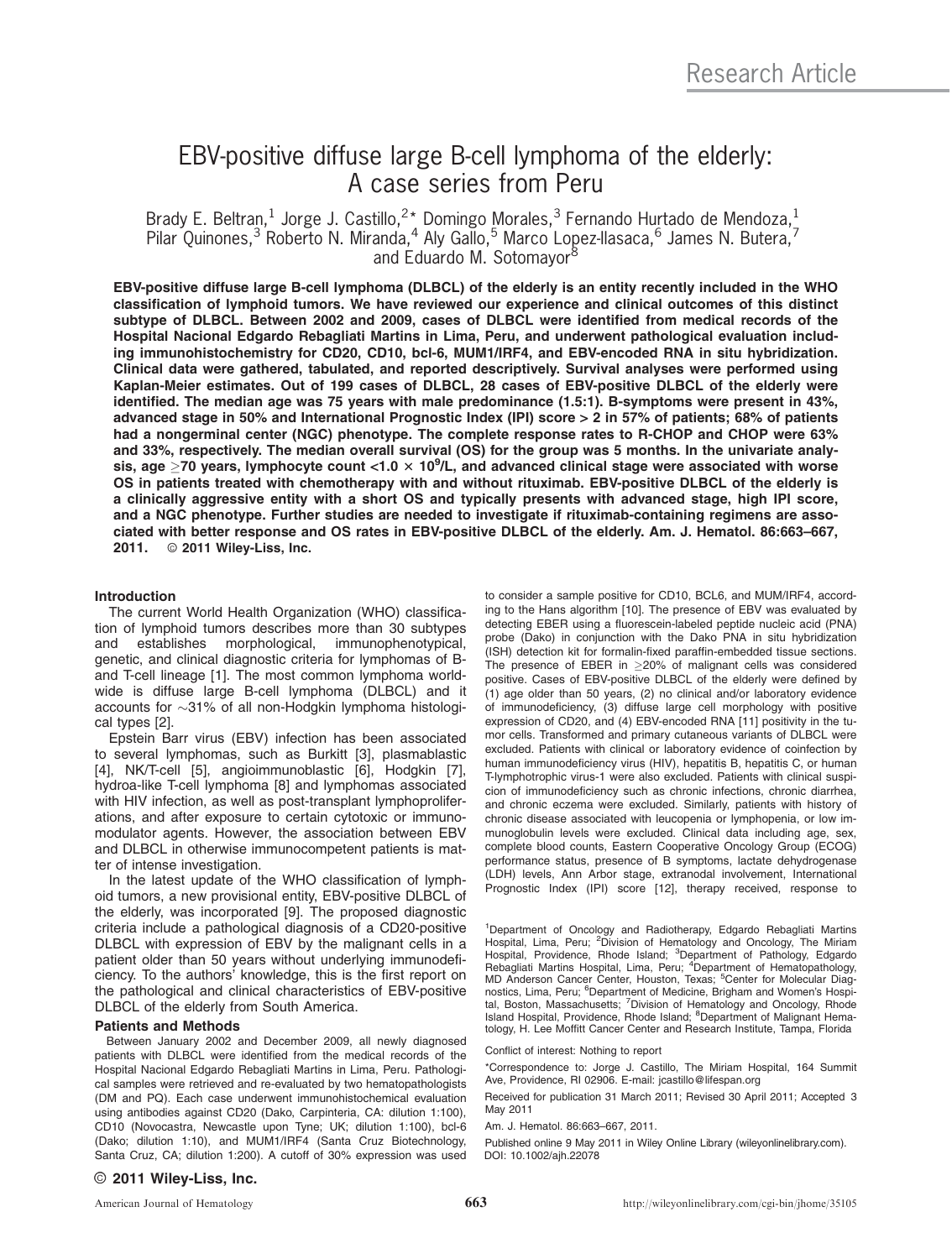| research article                                                                   |  |
|------------------------------------------------------------------------------------|--|
| TABLE I. Clinical Characteristics of 28 Cases of EBV-Positive DLBCL of the Elderly |  |

| Case           | Age | Sex | <b>ECOG</b>    | LDH      | Extranodal<br>sites  | Stage          | B<br>symptoms | IPI<br>score   | Oyama<br>score <sup>a</sup> | Therapy      | Response  | Survival<br>(months) | Outcome     | Cause<br>of death |
|----------------|-----|-----|----------------|----------|----------------------|----------------|---------------|----------------|-----------------------------|--------------|-----------|----------------------|-------------|-------------------|
|                | 69  | F   | 2              | Elevated |                      | 3              | Present       | 4              |                             | <b>RCHOP</b> | <b>CR</b> | 37                   | <b>AWOD</b> |                   |
| 2              | 73  | M   | $\Omega$       | Normal   | Tonsil               | $\overline{c}$ | Absent        |                |                             | <b>RCHOP</b> | <b>CR</b> | 19                   | <b>AWOD</b> |                   |
| 3              | 74  | M   | 1              | Normal   | Lung, ileum          | 4              | Absent        | 3              |                             | <b>RCHOP</b> | <b>CR</b> | 20                   | Dead        | Lymphoma          |
| $\overline{4}$ | 74  | M   | $\Omega$       | Elevated | Stomach <sup>b</sup> |                | Present       | $\overline{2}$ | $\overline{2}$              | <b>RCHOP</b> | PR        | $\overline{4}$       | <b>AWD</b>  |                   |
| 5              | 75  | F   | $\overline{2}$ | Normal   |                      | 2              | Present       | 3              | $\overline{2}$              | <b>RCHOP</b> | <b>NR</b> | 4                    | <b>AWD</b>  |                   |
| 6              | 80  | F   | 2              | Normal   |                      | 2              | Present       | 2              | $\overline{2}$              | <b>RCHOP</b> | <b>CR</b> | 7                    | <b>AWOD</b> |                   |
| 7              | 80  | M   | 1              | Normal   | Cecum                | $\overline{c}$ | Absent        | 2              | 2                           | <b>RCHOP</b> | <b>NR</b> |                      | Dead        | Lymphoma          |
| 8              | 81  | M   | 1              | Normal   | Tonsil               | $\overline{c}$ | Absent        |                |                             | <b>RCHOP</b> | <b>CR</b> | 11                   | <b>AWOD</b> |                   |
| 9              | 51  | M   | $\Omega$       | Normal   |                      |                | Absent        | 0              | 0                           | <b>CHOP</b>  | <b>CR</b> | 40                   | <b>AWOD</b> |                   |
| 10             | 54  | F   |                | Normal   |                      | 2              | Absent        |                | 0                           | <b>CHOP</b>  | <b>CR</b> | 44                   | <b>AWOD</b> |                   |
| 11             | 59  | M   |                | Normal   |                      |                | Absent        |                | 0                           | CHOP         | <b>CR</b> | 58                   | <b>AWOD</b> |                   |
| 12             | 66  | M   |                | Normal   | Stomach <sup>b</sup> |                | Absent        | 2              |                             | CHOP         | <b>CR</b> | 64                   | <b>AWOD</b> |                   |
| 13             | 67  | F   | $\Omega$       | Elevated |                      | 3              | Absent        | 3              | $\Omega$                    | CHOP         | <b>NR</b> | 18                   | <b>AWOD</b> |                   |
| 14             | 71  | M   | 4              | Normal   | Bone marrow          | 3              | Present       | 3              | $\overline{2}$              | CHOP         | <b>NR</b> | 12                   | Dead        | Lymphoma          |
| 15             | 73  | M   | 4              | Normal   |                      | 3              | Absent        | 3              |                             | <b>CHOP</b>  | <b>NR</b> | 5                    | Dead        | Lymphoma          |
| 16             | 73  | F   | 3              | Elevated |                      | 3              | Present       | 4              | 2                           | <b>CHOP</b>  | <b>NR</b> |                      | Dead        | Lymphoma          |
| 17             | 78  | M   | $\overline{c}$ | Elevated |                      | 3              | Present       | 3              | $\overline{c}$              | CHOP         | <b>NR</b> |                      | Dead        | Lymphoma          |
| 18             | 79  | M   | 3              | Elevated | Peritoneum           | 4              | Absent        | 4              | 3                           | CHOP         | <b>NR</b> |                      | Dead        | Lymphoma          |
| 19             | 84  | M   | $\overline{2}$ | Elevated | Bone marrow          | 4              | Present       | 4              | $\overline{2}$              | <b>CHOP</b>  | <b>NR</b> | 2                    | Dead        | Lymphoma          |
| 20             | 85  | M   | 1              | Normal   |                      | 2              | Absent        |                |                             | <b>CHOP</b>  | <b>CR</b> | 8                    | Dead        | PJP               |
| 21             | 72  | F   | 3              | Normal   |                      | 3              | Absent        | 3              | $\overline{c}$              | <b>BSC</b>   |           | $\Omega$             | Dead        | Lymphoma          |
| 22             | 73  | F   | 4              | Normal   |                      | 3              | Present       | 3              | $\overline{2}$              | <b>BSC</b>   |           | 0                    | Dead        | Lymphoma          |
| 23             | 78  | F   | 4              | Elevated | Pleura               | 4              | Present       | 4              | $\overline{2}$              | <b>BSC</b>   |           | U                    | Dead        | Lymphoma          |
| 24             | 81  | F   | 4              | Elevated | Bone                 | 4              | Present       | 5              | $\overline{2}$              | <b>BSC</b>   |           |                      | Dead        | Lymphoma          |
| 25             | 84  | M   | 3              | Elevated | Palate               | 4              | Present       | 4              | $\overline{2}$              | <b>BSC</b>   |           |                      | Dead        | Lymphoma          |
| 26             | 86  | F   |                | Normal   | Cecum                | 2              | Absent        | 2              |                             | <b>BSC</b>   |           | 2                    | Dead        | Lymphoma          |
| 27             | 88  | M   | $\overline{c}$ | Elevated | Stomach <sup>b</sup> |                | Absent        | 3              |                             | <b>BSC</b>   |           | $\overline{4}$       | Dead        | Lymphoma          |
| 28             | 95  | M   | 3              | Normal   |                      | $\overline{2}$ | Absent        | $\overline{2}$ |                             | <b>BSC</b>   |           | 5                    | Dead        | Lymphoma          |

AWD, Alive with disease; AWOD, Alive without disease; BSC, best supportive care; CHOP, cyclophosphamide, doxorubicin, vincristine, and prednisone; CR, complete response; ECOG, Eastern Cooperative Oncology Group; F, female; IPI, International Prognostic Index; LDH, lactate dehydrogenase; M, male; NR, no response; PJP, Preumocystis jiroveci pneumonia; PR, partial response; R, ritux

The Oyama score includes age >70 years and presence of B symptoms as adverse risk factors, dividing cases in three risk groups, low (0 factors), intermediate (1 factor), and high risk (2 factors).

<sup>D</sup> Primary extranodal disease.

therapy, and overall survival (OS) in months were gathered. The Oyama score, which uses age  $\geq$  70 years and presence of B symptoms to subdivide cases in three risk categories, was also calculated [13].

Clinical and pathological data are presented using descriptive statistics. Overall survival (OS) was defined as the time elapsed since initial lymphoma diagnosis and time of death or last follow up. Univariate survival analyses were performed using the Kaplan-Meier method for incomplete observations. The calculated survival curves were compared using the log-rank test. Multivariate survival analyses were not attempted due to the small number of cases. All graphics and calculations were obtained using the statistical software MedCalc version 11.5.1.0 (Mariakerke, Belgium).

# **Results**

A total of 199 new cases of DLBCL were identified, from which 39 cases were positive for EBER expression. Five cases were excluded because of underlying immunodeficiency (two patients were HIV-positive, one patient was on methotrexate for rheumatoid arthritis, and two pediatric patients had congenital immunodeficiency), four cases because they were younger than 50 years, and two cases because of incomplete data. Based on the above definition, 28 patients met the criteria for EBV-positive DLBCL of the elderly, for an incidence rate of 14%.

Median age at diagnosis was 75 years, ranging from 51 to 95 years. With regard to sex, 17 patients were men and 11 were women (61% and 39%, respectively) with a maleto-female ratio of 1.5:1. Hemoglobin levels of  $<$ 10 g/dL, platelets <150  $\times$  10<sup>9</sup>/L, and lymphocytes <1.0  $\times$  10<sup>9</sup>/L were seen in 61%, 21%, and 37% of the patients, respectively. ECOG performance status  $>1$  was seen in 18 patients (64%), LDH levels were elevated in 11 (41%), and advanced clinical stages (i.e., Stage III or IV) were seen in 14 (50%). Fourteen patients (50%) presented exclusively with nodal disease, 11 patients (39%) had nodal and extranodal involvement, and three patients (11%) had primary extranodal disease, involving the stomach in all cases. The

extranodal sites of involvement were gastrointestinal tract  $(n = 6)$ , lung  $(n = 3)$ , oropharynx  $(n = 3)$ , bone marrow (n  $= 2$ ), adrenals ( $n = 1$ ), skin ( $n = 1$ ), and bone ( $n = 1$ ). B symptoms were reported in 12 cases (43%) and IPI scores >2 were seen in 16 cases (57%). Low, intermediate, and high Oyama scores were seen in 5 (18%), 12 (43%), and 11 (39%) patients, respectively. Complete clinical data are shown in Table I.

Histologically, all cases showed a diffuse pattern, composed of large cells; the majority appearing as monomorphic with a centroblastic or immunoblastic morphology, frequent mitoses, and usually associated with necrosis (68%). The remaining cases (32%) appeared polymorphic and showed large neoplastic cells with immunoblastic morphology admixed with variable amounts of small lymphocytes and histiocytes. All cases showed scattered Reed-Sternberg-like cells. By immunohistochemical studies, all cases uniformly expressed CD20 and showed expression of EBER by ISH. According to the Hans' classification, 19 patients (68%) had a non-germinal center (NGC) and nine (32%) had a germinal center (GC)-like phenotype. Images from a case of EBV-positive DLBCL of the elderly with an NGC profile are shown in Fig. 1. Ki-67 was evaluated in 14 patients, and the median rate of expression was 80% (range 50–90%). CD30 expression was positive in the Reed-Sternberg-like cells in 9 out of 10 patients tested (90%). Complete pathological data are shown in Table II.

With regard to therapy, 20 patients (71%) received chemotherapy; from which 12 patients (60%) received cyclophosphamide, doxorubicin, vincristine, and prednisone (CHOP) and eight patients (40%) received rituximab in combination with CHOP (R-CHOP). Eight patients (29%) did not receive chemotherapy due to rapid progression of disease or poor performance status. In patients treated with CHOP or R-CHOP, a complete response (CR) was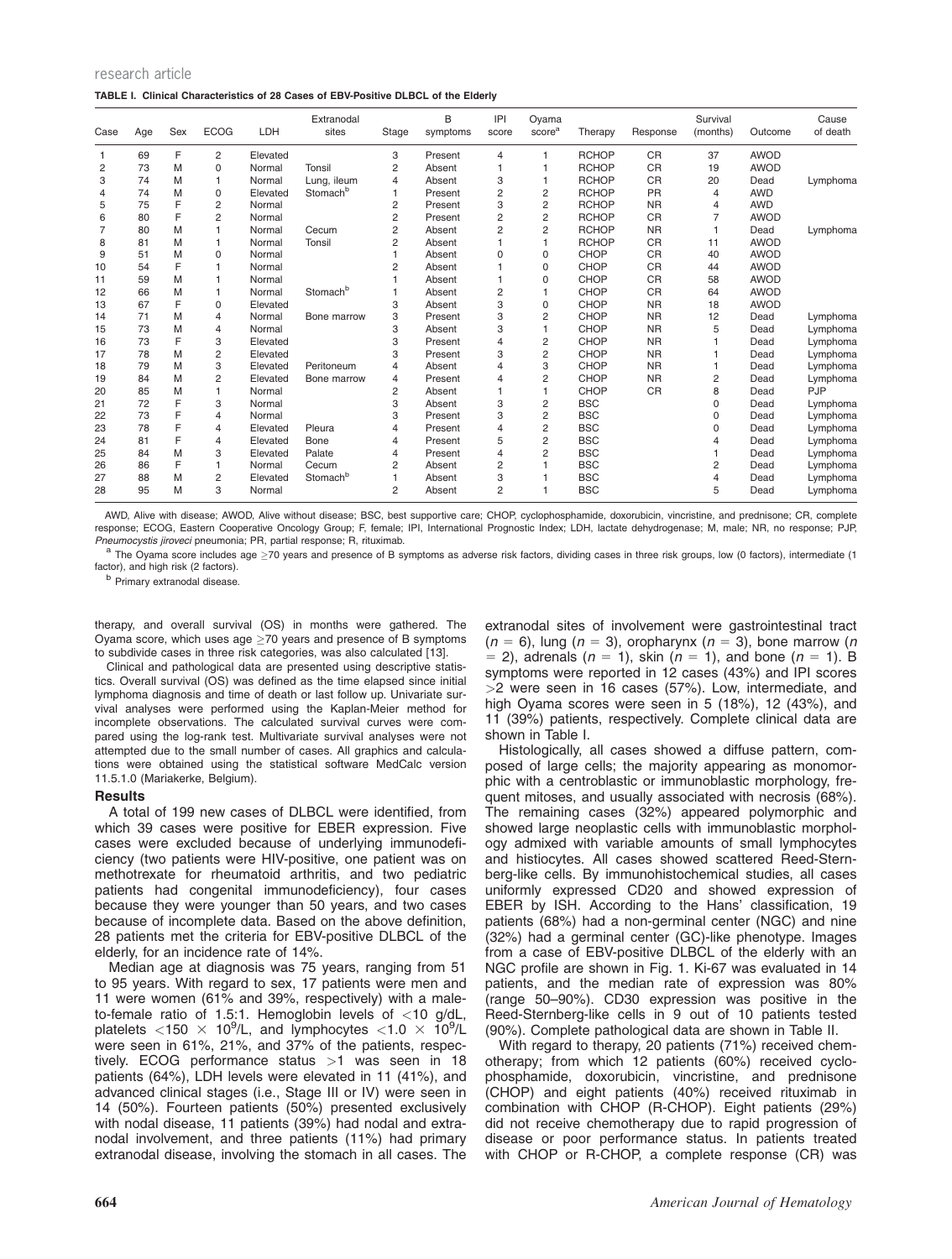

Figure 1. Immunohistochemical profile of a case of EBV-positive DLBCL of the elderly. CD20 positive, CD10 negative, and MUM1/IRF4 positive, suggesting a nongerminal center origin. EBER in situ hybridization showing presence of EBV genome within the malignant large B-cells. CD30 expression by Reed-Sternberg-like cells and a high proliferation index. [Color figure can be viewed in the online issue, which is available at wileyonlinelibrary.com.]

achieved in 10 patients (50%), one patient (5%) had a partial response and nine patients (45%) did not respond to therapy. The CR rates to RCHOP and CHOP were 63% and 33%, respectively ( $P = 0.3$ ). Regarding outcome, 75% and 33% of the RCHOP and CHOP groups, respectively, were alive at the time of this report ( $P = 0.17$ ).

After a median follow up of 32 months, 18 patients (64%) have died; the large majority (83%) from lymphoma progression. The median overall survival (OS) for the entire group was 5 months and the 3-year OS was 33% (Fig. 2A). Six patients (21%) have survived for longer than 24 months. Patients who received R-CHOP ( $n = 8$ ) or CHOP  $(n = 12)$  had median OS of 20 and 8 months, respectively, in contrast to a median OS of 1.5 months in patients who did not receive therapy ( $n = 8$ ) ( $P = 0.002$ ). However, the difference between the R-CHOP and CHOP groups was not statistically significant ( $P = 0.3$ ). In patients who received R-CHOP or CHOP ( $n = 20$ ), clinical variables associated with a worse median  $OS$  were age  $>70$  years  $(n = 14; P = 0.002)$ , advanced clinical stage  $(n = 9; P = 1)$ 0.02), and an ALC of <1.0  $\times$  10<sup>9</sup>/L (n = 4; P = 0.004). ECOG performance status > 1 ( $n = 10$ ;  $P = 0.06$ ), hemoglobin <10 g/dL ( $n = 3$ ; P = 0.06), platelets <200  $\times$  10<sup>9</sup>/L  $(n = 5; P = 0.05)$ , and elevated LDH levels  $(n = 7; P = 5)$ 0.1) showed a trend toward worse OS rates. Male gender and NGC phenotype were not statistically associated with a

worst median OS. Patients with low/low-intermediate IPI scores (IPI score 0-2;  $n = 10$ ) had a median OS of 64 months versus 5 months in patients with high/high-intermediate IPI scores (IPI score 3–5;  $n = 10$ ) ( $P = 0.03$ ; Fig. 2B). Following the Oyama score, the median OS was 64 months in patients with no risk factors ( $n = 5$ ) and 8 months in and patients with one or two risk factors ( $n =$ 15) ( $P = 0.01$ ; Fig. 2C).

## **Discussion**

This report represents the first South American research of a detailed series of cases diagnosed with EBV-positive DLBCL of the elderly, an entity provisionally included in the latest WHO classification of lymphoid tumors [9]. We found that age >70, advanced stage and ALC  $<$ 1.0  $\times$  10<sup>9</sup>/L are associated with a worse OS rate, and it is suggested that R-CHOP may derive on better CR and OS rates than CHOP in patients with EBV-positive DLBCL of the elderly. It is important to note that the Peruvian health system is highly centralized and affected patients proceeding from distant geographic regions must plan to travel from several hours to few days to reach tertiary hospitals. Thus, delays of diagnosis and therapy are not uncommon and may explain the high number of patients who were not suitable candidates for therapy.

The incidence of EBV-positive DLBCL of the elderly seems to be variable depending on the geographical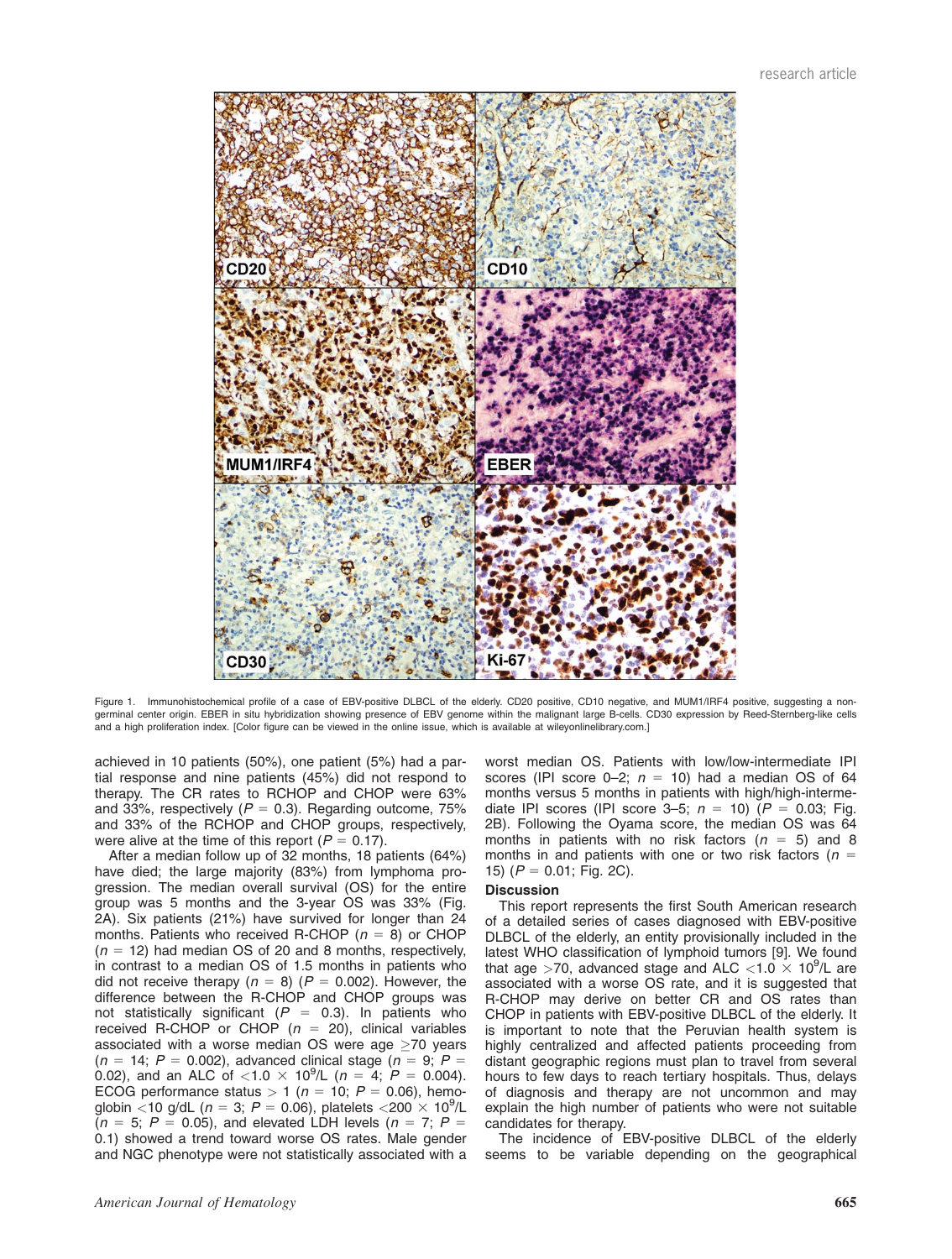#### research article

location. Asian studies have shown an incidence ranging between 5 and 11% [13–15], whereas in Western populations, the incidence is lower than 5% [16,17]. In a previous

TABLE II. Immunophenotypical Characteristics of 28 Cases of EBV-Positive DLBCL of the Elderly

| Case           | CD <sub>10</sub> | BCL6   | MUM1/IRF4 | Profile    | BCL <sub>2</sub> | CD30 <sup>a</sup> | <b>Ki-67</b> | <b>EBER</b>     |
|----------------|------------------|--------|-----------|------------|------------------|-------------------|--------------|-----------------|
| 1              |                  |        | $^{+}$    | <b>NGC</b> |                  |                   |              | $+$ (50%)       |
| $\overline{c}$ |                  | $^{+}$ | $\ddot{}$ | <b>NGC</b> | $^{+}$           |                   | 80%          | $+$ (30%)       |
| 3              |                  |        | $^{+}$    | <b>NGC</b> |                  | $\! + \!\!\!\!$   |              | $+$ (20%)       |
| $\overline{4}$ |                  |        | $^{+}$    | <b>NGC</b> |                  | $^{+}$            | 75%          | $+$ (100%)      |
| 5              |                  |        | $^{+}$    | <b>NGC</b> |                  |                   | 80%          | $+ (60\%)$      |
| 6              |                  |        | $^{+}$    | <b>NGC</b> | $^{+}$           |                   |              | $+$ (30%)       |
| $\overline{7}$ | $^{+}$           |        |           | GC         |                  |                   | 70%          | $+$ (30%)       |
| 8              |                  |        | $^{+}$    | <b>NGC</b> |                  |                   | 70%          | $+ (40\%)$      |
| 9              |                  |        | $^{+}$    | <b>NGC</b> |                  |                   |              | $+$ (50%)       |
| 10             |                  | $^{+}$ | -         | GC         |                  |                   | 60%          | $+ (50\%)$      |
| 11             |                  |        | $^{+}$    | <b>NGC</b> | $\! + \!\!\!\!$  | $^{+}$            | 80%          | $+$ (70%)       |
| 12             |                  |        | $^{+}$    | <b>NGC</b> | $^{+}$           |                   | 90%          | $+$ (80%)       |
| 13             |                  | $^{+}$ | $\ddot{}$ | <b>NGC</b> |                  |                   |              | $+$ (100%)      |
| 14             |                  |        | $^{+}$    | <b>NGC</b> |                  |                   | 90%          | $+ (60\%)$      |
| 15             | $^{+}$           | $^{+}$ |           | GC         |                  |                   | 70%          | $+ (80\%)$      |
| 16             | $^{+}$           | $^{+}$ |           | GC         |                  | $^{+}$            | 90%          | $+ (40\%)$      |
| 17             |                  | $^{+}$ | $^{+}$    | <b>NGC</b> |                  |                   | 50%          | $+$ (30%)       |
| 18             |                  |        | $\ddot{}$ | <b>NGC</b> |                  |                   |              | $+$ (50%)       |
| 19             | $^{+}$           |        |           | GC         |                  |                   | 90%          | (60%)<br>$^{+}$ |
| 20             | $^{+}$           | $^{+}$ |           | GC         |                  |                   |              | $+$ (70%)       |
| 21             |                  |        | $^{+}$    | <b>NGC</b> |                  | $^{+}$            |              | $+$ (70%)       |
| 22             | $^{+}$           | $^{+}$ | -         | GC         |                  |                   |              | $+$ (100%)      |
| 23             | -                | -      | $^{+}$    | <b>NGC</b> |                  |                   |              | $+ (50\%)$      |
| 24             | $^{+}$           | $^{+}$ | -         | GC         |                  |                   | 80%          | $+$ (30%)       |
| 25             |                  | $^{+}$ | $^{+}$    | <b>NGC</b> |                  | $^{+}$            |              | $+ (40\%)$      |
| 26             | $^{+}$           | $^{+}$ |           | GC         |                  |                   |              | $+ (80\%)$      |
| 27             |                  |        | $^{+}$    | <b>NGC</b> |                  | $^{+}$            |              | $+ (40\%)$      |
| 28             |                  |        | $^{+}$    | <b>NGC</b> |                  | $^{+}$            |              | $+$ (30%)       |

EBER, EBV-encoded RNA in situ hybridization; GC, germinal center; NGC, non-

a Expression in Reed-Sternberg-like cells.

study from our group [18], we found that 15% of our de novo DLBCL patients were EBV-positive. In the present report, we have an incidence of 14%, which is one of the highest reported to date. Although the pathophysiology of EBV-positive DLBCL of the elderly has not been fully elucidated, a close interaction is likely between chronic EBV infection, immunosenescence, and other potential factors such as HLA phenotype [19]. For instance, patients with EBV-positive DLBCL of the elderly can present with Type 2 and 3 EBV latency patterns, which are seen in patients with severe immunodeficiency, such as AIDS and posttransplant states [19]. Immunosenescence refers to an age-related process characterized by decreased number and function of T-cells in peripheral blood and lymph nodes, apoptosis dysregulation, and elevation of levels of proinflammatory molecules [20–23].

Pathologically, diffuse large cell morphology, frequent necrosis, and scattered Reed-Sternberg-like cells are commonly seen. The malignant cells are CD20-positive and frequently have a NGC phenotype as defined by Hans and coworkers [19]. More recent studies have suggested the use of additional antibodies to obtain a better correlation with gene expression profiles [24,25]. However, due to economical restrictions, we were not able to perform onerous additional testing required. Furthermore, we believe that our overall distribution of cases with GC versus NGC phenotypes would be maintained whether we used the newly proposed testing.

On the basis of a multivariate analysis, Oyama et al. developed a prognostic index for EBV-positive DLBCL of the elderly, determined by two factors: age >70 years and the presence of B symptoms [13]. Patients with zero, one, or two factors showed median OS of 56, 25, and 9 months, respectively. Our experience demonstrates similar results,



Figure 2. Kaplan-Meier survival estimates in 28 cases of EBV-positive DLBCL of the elderly according to therapy (A), and in 20 patients treated with chemotherapy or chemoimmunotherapy (B), and according to IPI score (C) and Oyama score (D).